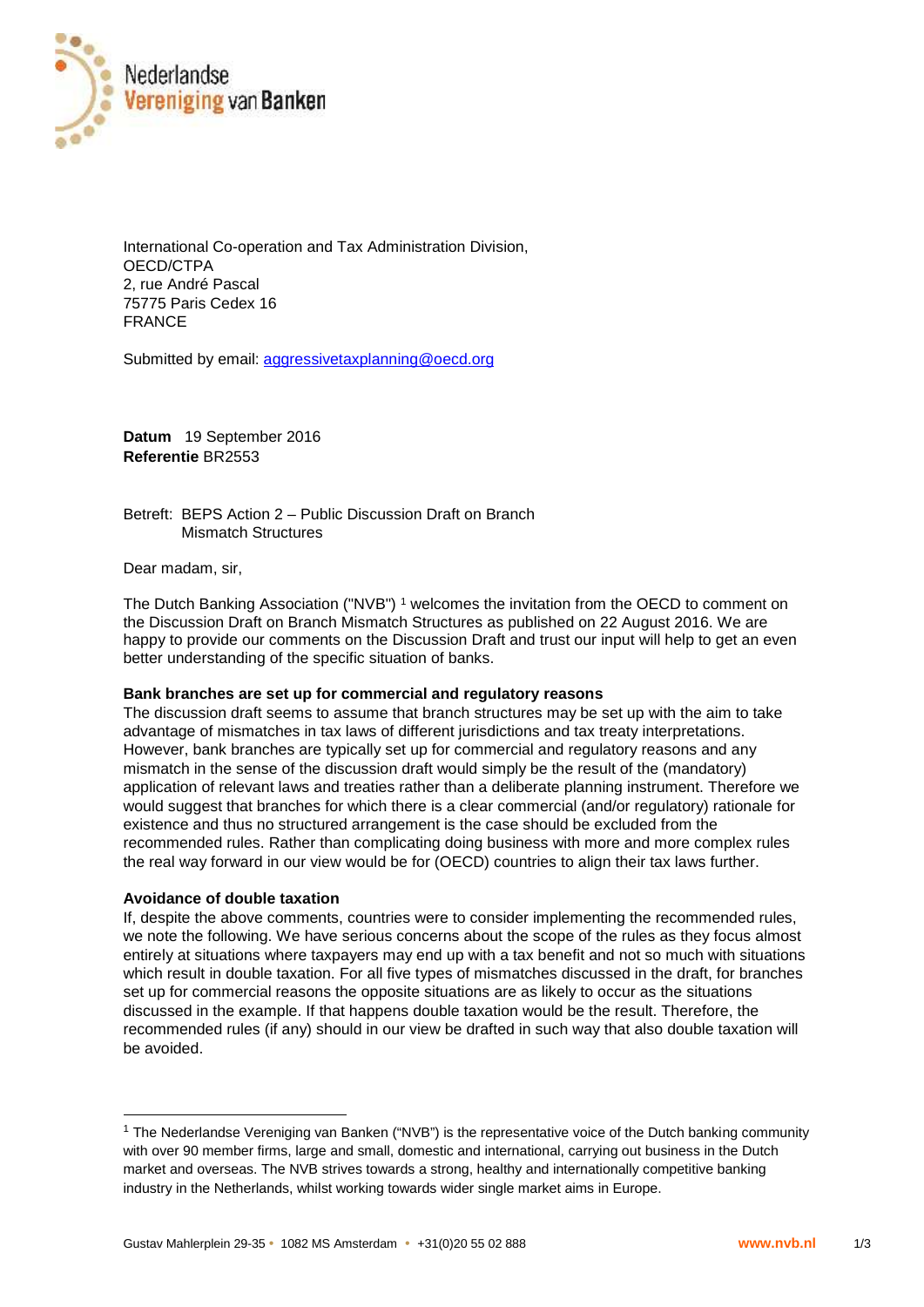

To illustrate this we limit ourselves to two examples taken from the discussion draft, but similar comments can be made for all of them.



*Example 1 Disregarded Branch Structure*

In this case A Co lends money to C Co (a related company) through a branch located in Country B. Country C permits C Co to claim a deduction for the interest payment. The interest income is taxed in Country A on the grounds that it is **not** attributable to a foreign branch because, according to the laws of Country A, A Co does not have a sufficient presence in Country B to be subject to tax in that jurisdiction (i.e. no permanent establishment has been created according to Country A). The interest income is, however, also taxed in Country B as, according to the laws of Country B, A Co has sufficient presence in Country B to be subject to tax there. The payment of interest therefore gives rise to an intra-group mismatch, but in this case resulting in double taxation.

## *Example 2 Diverted Branch Payment*

This is almost the same example as the previous one, except that both the residence and branch jurisdictions recognise the existence of the branch. The mismatch arises due to the fact that the head office in Country A treats the interest payment as if it was paid directly to itself (so not including the income in branch income for which relief for double taxation is claimed), while the branch in Country B treats the payment as made to itself. As a consequence, the payment is subject to tax in both jurisdictions, a double taxation outcome.